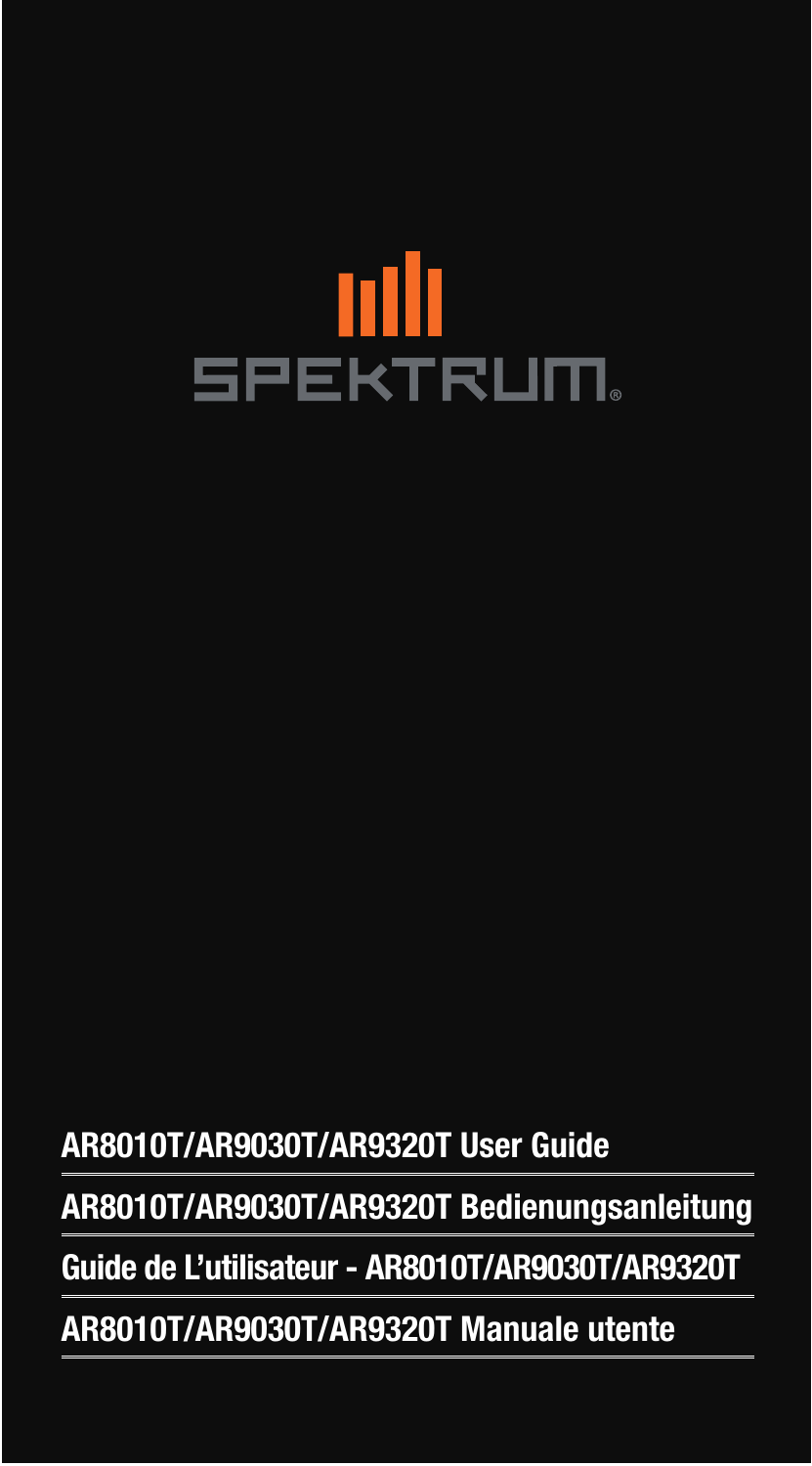All instructions, warranties and other collateral documents are subject to change at the sole discretion of Horizon Hobby, LLC. For up-to-date product literature, visit horizonhobby.com and click on the support tab for this product.

The following terms are used throughout the product literature to indicate various levels of potential harm when operating this product:

NOTICE: Procedures, which if not properly followed, create a possibility of physical property damage AND a little or no possibility of injury.

**CAUTION:** Procedures, which if not properly followed, create the probability of physical property damage AND a possibility of serious injury.

WARNING: Procedures, which if not properly followed, create the probability of property damage, collateral damage, and serious injury OR create a high probability of superficial injury.

WARNING: Read the ENTIRE instruction manual to become familiar with the features of the product before operating. Failure to operate the product correctly can result in damage to the product, personal property and cause serious injury.

This is a sophisticated hobby product. It must be operated with caution and common sense and requires some basic mechanical ability. Failure to operate this Product in a safe and responsible manner could result in injury or damage to the product or other property. This product is not intended for use by children without direct adult supervision. Do not attempt disassembly, use with incompatible components or augment product in any way without the approval of Horizon Hobby, LLC. This manual contains instructions for safety, operation and maintenance. It is essential to read and follow all the instructions and warnings in the manual, prior to assembly, setup or use, in order to operate correctly and avoid damage or serious injury.

Age Recommendation: Not for children under 14 years. This is not a toy.

### WARNING AGAINST COUNTERFEIT PRODUCTS

Always purchase from a Horizon Hobby, LLC authorized dealer to ensure authentic high-quality Spektrum product. Horizon Hobby, LLC disclaims all support and warranty with regards, but not limited to, compatibility and performance of counterfeit products or products claiming compatibility with DSM or Spektrum.

**NOTICE:** This product is only intended for use with unmanned, hobby-grade, remote-controlled vehicles and aircraft. Horizon Hobby disclaims all liability outside of the intended purpose and will not provide warranty service related thereto.

### WARRANTY REGISTRATION

Visit www.spektrumrc.com/registration today to register your product.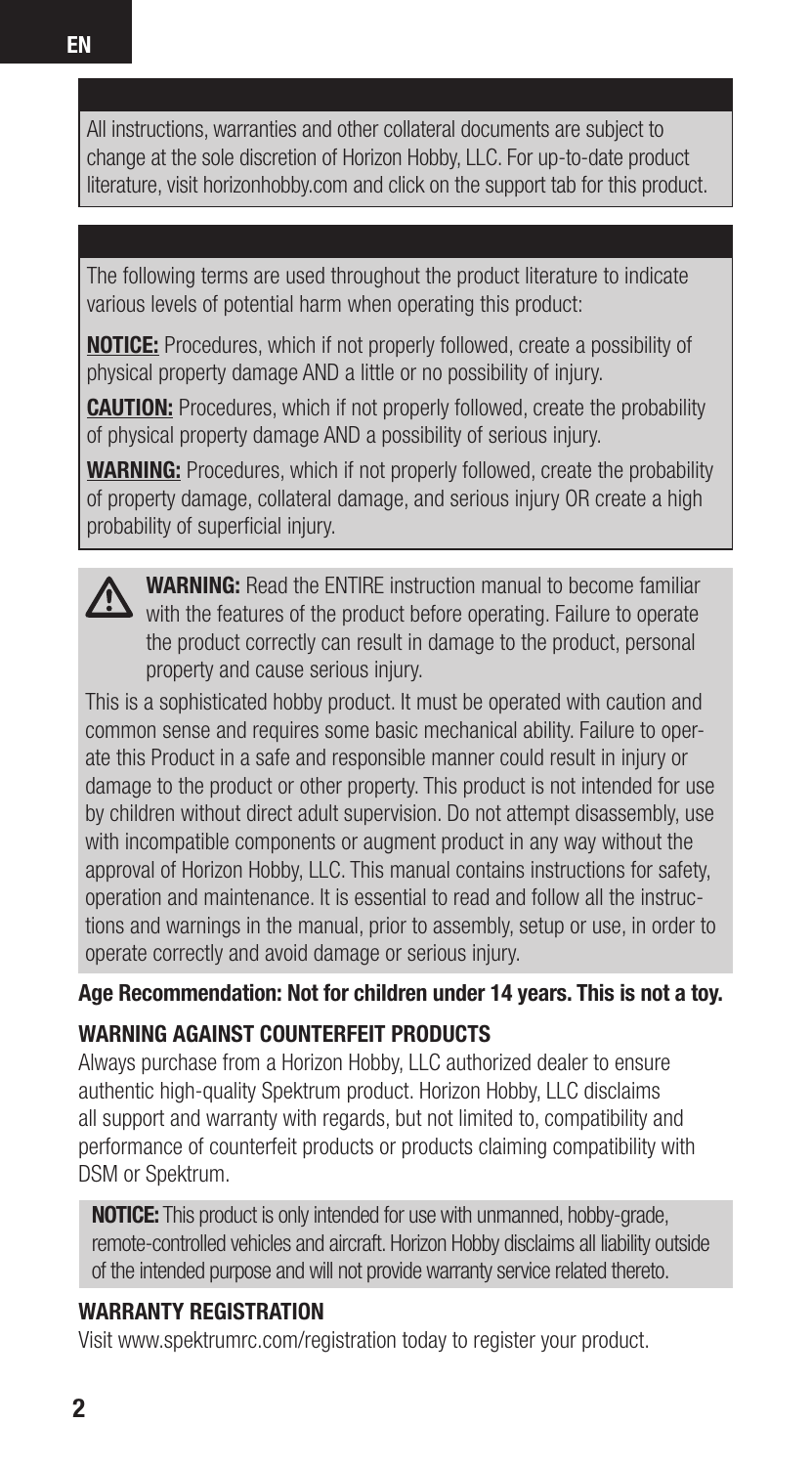# AR8010T/AR9030T/AR9320T Telemetry Receivers

The Spektrum™ AR8010T/AR9030T/AR9320T receivers are full range telemetry receivers featuring DSM® technology and are compatible with all Spektrum™ and JR® aircraft radios that support DSM2® and DSMX® technology.

These telemetry receivers features 4 integrated telemetry ports that are compatible with Spektrum telemetry capable transmitters.

For information on Spektrum Telemetry Sensors visit: http://www.spektrumrc.com





- A- Servo Ports
- B- Flight Pack Voltage Port
- C- Temperature Sensor Port
- D- X-Bus Port
- E- RPM Sensor Port
- F- Bind Button
- G- Remote Receiver Ports

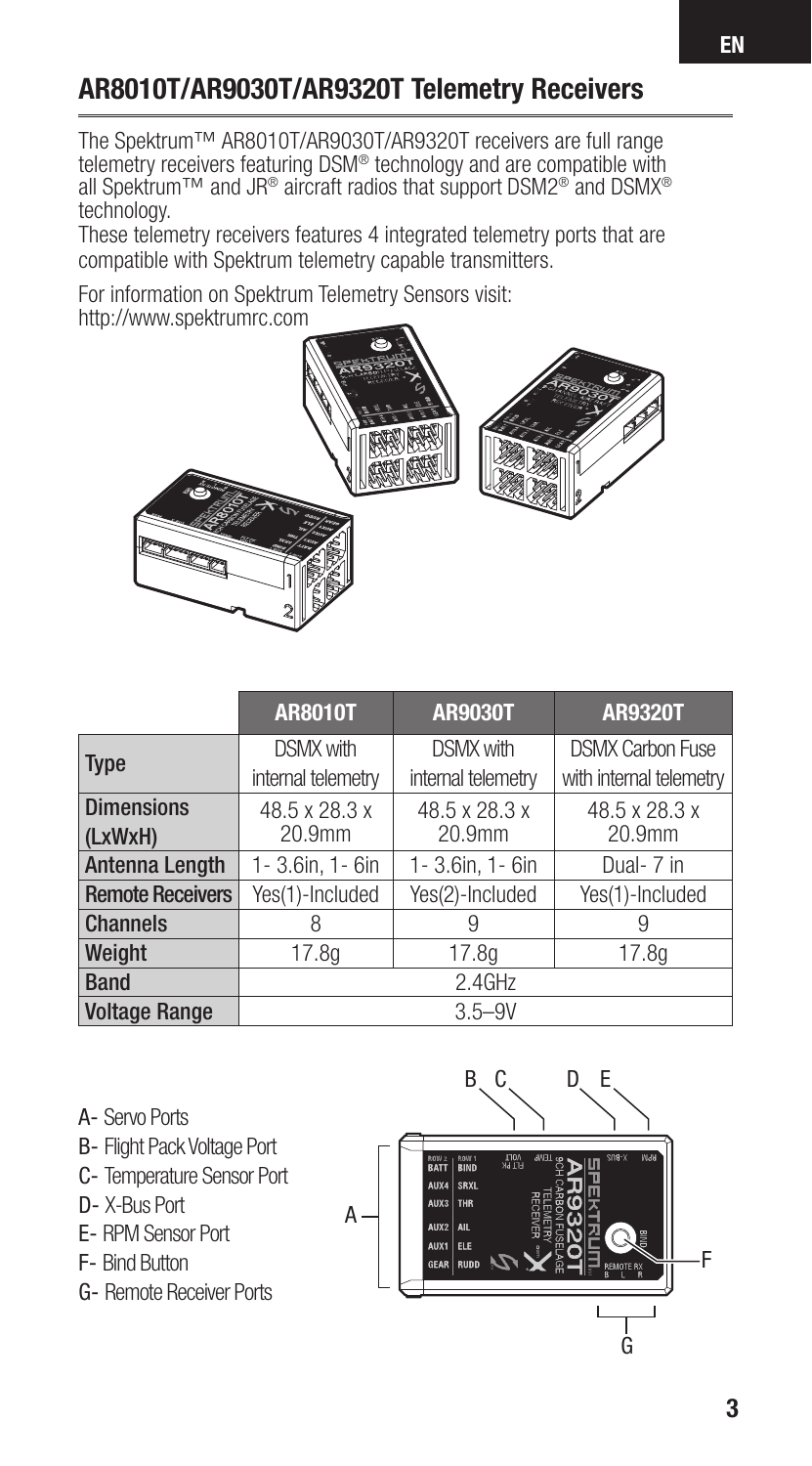## AR8010T/AR9030T Receiver Installation

For optimum RF link performance it's important that the antennas be mounted in an orientation that allows for the best possible signal reception when the aircraft is in all possible attitudes and positions. This is known as antenna polarization. The antennas should be oriented perpendicular to each other; typically vertical and horizontal and at different angles. The remote receiver antenna should be mounted in a position perpendicular and at least 2 inches away from the main receiver's antenna using double-sided foam tape.

## AR9320T Carbon Fuse Receiver Installation

Airplanes with significant carbon fiber construction can create an RF shielding effect, reducing range. The AR9320T is designed to overcome these critical RF issues in carbon airplanes by outfitting the aircraft with two external antennas at specific points that will ensure secure RF coverage from all angles of the aircraft.

The AR9320T incorporates two 7-inch feeder antennas, which are designed to be easily mounted through the fuselage in carbon airplanes. Each feeder antenna includes a coaxial portion (which can be thought of as an extension) and an exposed 31mm tip antenna. The last 31mm is the active portion of the antenna.



#### Installing the Receiver

Install the receiver in the normal position recommended by the airplane's manufacturer. Double-sided tape or foam can be used to secure the receiver in place.

#### Mounting the Antennas

To install the antennas, drill two 1/16-inch holes in the desired antenna mounting positions.

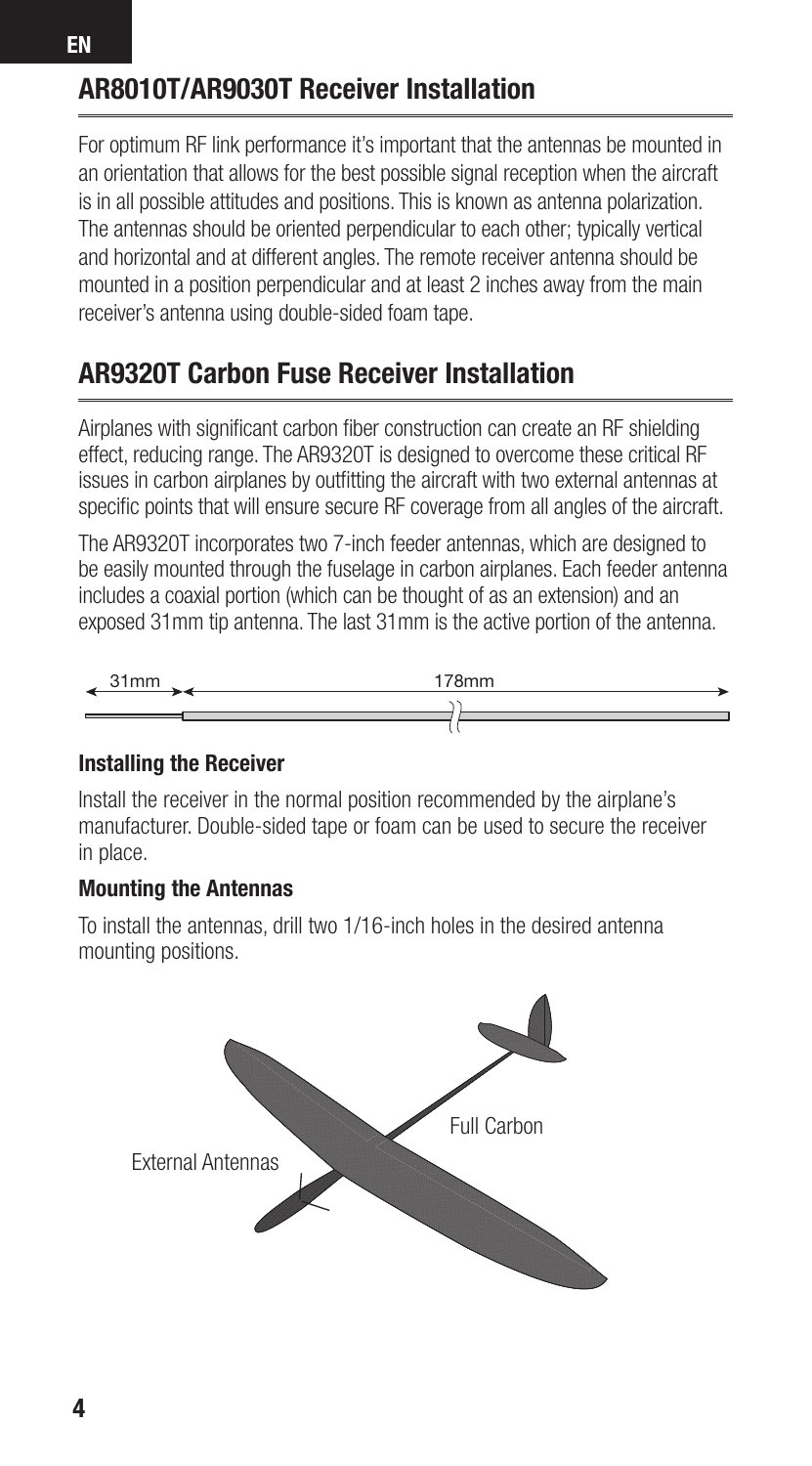Slide the feeder antennas through the holes until the 31mm tip, and about 2mm of coaxial, completely exit the fuselage. Use a drop of CA or tape to fix the antenna to the fuselage.

**IMPORTANT:** Ensure that the 31mm active portion of each antenna tip is fully exposed.

TIP: Use the optional (sold separately) Antenna Exit Guides (SPM6824) to safely mount the antennas outside of the fuselage.

**IMPORTANT:** If the antenna is to be mounted internally (in the front of a 2.4GHz friendly fuse), the coaxial can be taped into position. Ensure the 31mm tip is located at least 2 inches from any significant carbon structure.

Check that at least one antenna will always be in the RF visual line of sight of the transmitter (e.g. not blocked by carbon fiber structures) in all attitudes. This can easily be visualized by having a helper stand about 20 feet away and rotate

the airplane in all attitudes, confirming that there is a direct line between you and at least one receiver antenna that isn't blocked by carbon fiber structure.



# **Binding**

The AR8010T/AR9030T/AR9320T receivers must be bound to the transmitter before they will operate. Binding is the process of teaching the receiver the specific code of the transmitter so it will only connect to that specific transmitter.

- 1. Connect the remote receiver and any telemetry sensors to the main receiver.
- 2. Push and hold the bind button on the receiver while powering up the receiver. Release the Bind button once the orange LED starts to flash continuously, indicating that the receiver is in bind mode.

**Tip:** It is still possible to use a bind blug in the BIND/BATT port if desired.

3. Put your transmitter in bind mode.

4. The bind process is complete when the orange LED on the receiver is solid.

NOTICE: If using a bind plug, remove after binding to prevent the system from entering bind mode the next time the power is turned on.

5. After you set up your model, always rebind the transmitter and receiver to set the desired failsafe positions. See FAILSAFE on the next page.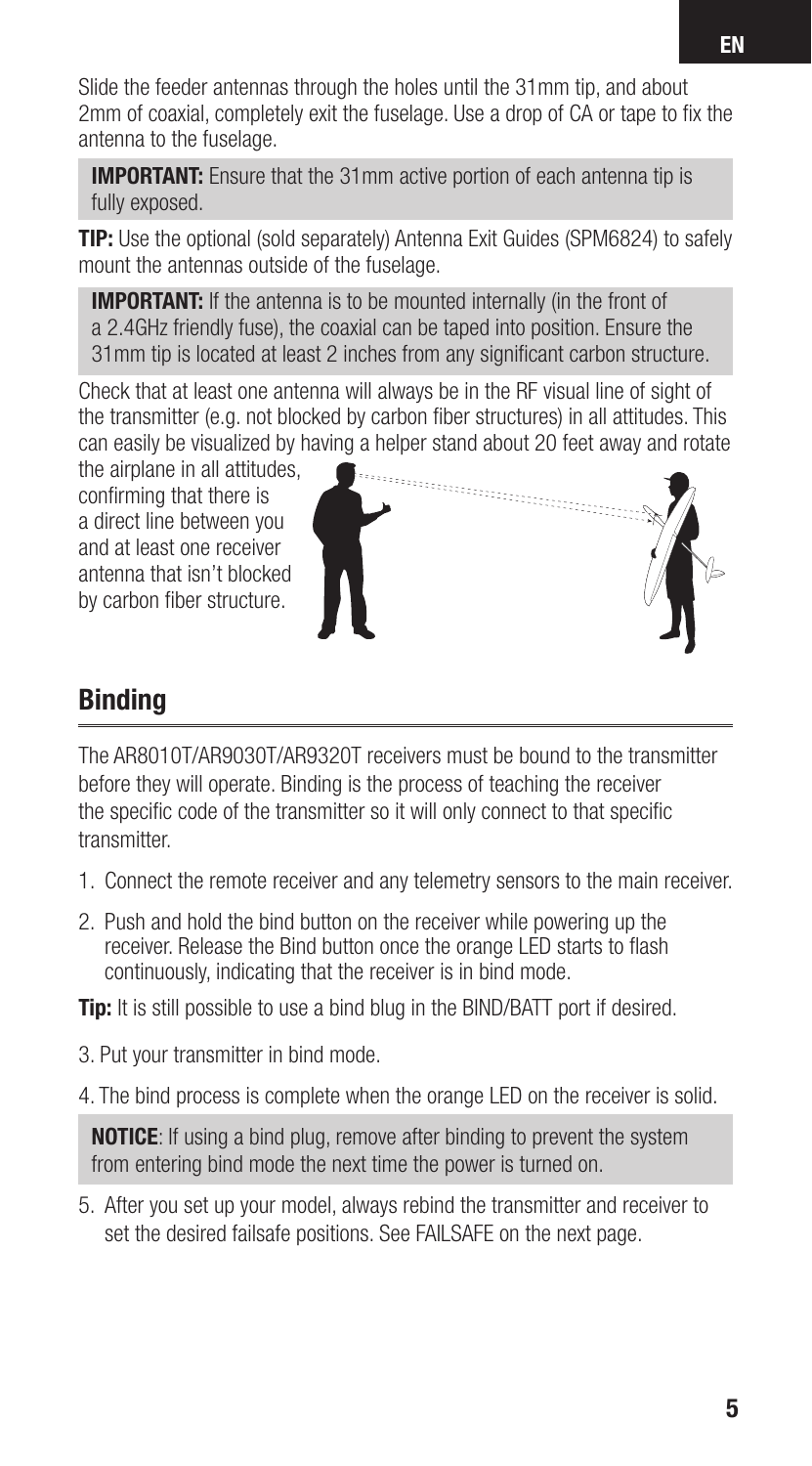# Failsafe

Failsafe position is set during binding. In the unlikely event that the radio link is lost during use, the receiver will drive all channels to its pre-programmed failsafe position.

#### SmartSafe + Hold Last

(AR8010T/AR9030T)

If loss of signal occurs, SmartSafe™ technology moves the throttle channel to its preset failsafe position (low throttle) that was set during binding. All other channels hold their last position. When the receiver detects signal from the transmitter, normal aircraft operation resumes.

#### Preset Failsafe (AR9320T)

Preset failsafe is ideal for sailplanes, allowing the aircraft to automatically dethermalize if the signal is lost. With preset failsafe, all channels go to their preset failsafe positions if the signal is lost, preventing a flyaway. When the receiver detects signal from the transmitter, normal aircraft operation resumes.

**Tip:** Use either the built in BIND button OR a bind blug in the BIND/BATT port.

| SmartSafe +<br><b>Hold Last</b>             |                                | AR8010T/<br><b>AR9030T</b>              | <b>AR9320T</b> |  |  |
|---------------------------------------------|--------------------------------|-----------------------------------------|----------------|--|--|
| -1                                          | I ower Throttle on transmitter |                                         | <b>NA</b>      |  |  |
| $\overline{2}$                              | Push and Hold Bind Button      |                                         | <b>NA</b>      |  |  |
| 3                                           | Power on Reciever              |                                         | <b>NA</b>      |  |  |
| 4                                           | Mode (flashing LED)            | Release Button once RX goes into Bind   | <b>NA</b>      |  |  |
| 5                                           | finish Binding.                | Place transmitter in Bind Mode and      |                |  |  |
| $A^*$<br>Install bind plug (optional)<br>ΝA |                                |                                         |                |  |  |
|                                             |                                |                                         |                |  |  |
| $B^*$                                       |                                | Leave in through entire bind proccess** | NΑ             |  |  |

#### Preset Failsafe

| 1              | Move all sticks and switches on the<br>transmitter to desired Failsafe position. | Move all sticks and switches on the<br>transmitter to desired Failsafe position. |  |
|----------------|----------------------------------------------------------------------------------|----------------------------------------------------------------------------------|--|
| $\overline{2}$ | Push and Hold Bind Button                                                        | Push and Hold Bind Button                                                        |  |
| 3              | Power on Reciever                                                                | Power on Reciever                                                                |  |
| 4              | Release Button after RX goes into Bind<br>Mode (flashing LED)                    | Release Button after RX goes into Bind<br>Mode (flashing LED)                    |  |
| 5              | Push and Hold the Bind Button again<br>before the transmitter enters Bind Mode.  | Place transmitter in Bind Mode and<br>finish Binding.                            |  |
|                |                                                                                  |                                                                                  |  |
| $A^*$          | Install bind plug (optional)                                                     | Install bind plug (optional)                                                     |  |
| $B^*$          | Remove plug once RX goes into Bind Mode                                          | Leave in through entire bind proccess**                                          |  |

\*Setting Failsafe can be done with the Bind Plug if desired.

\*\*Remove Bind Plug when finished setting up Failsafe.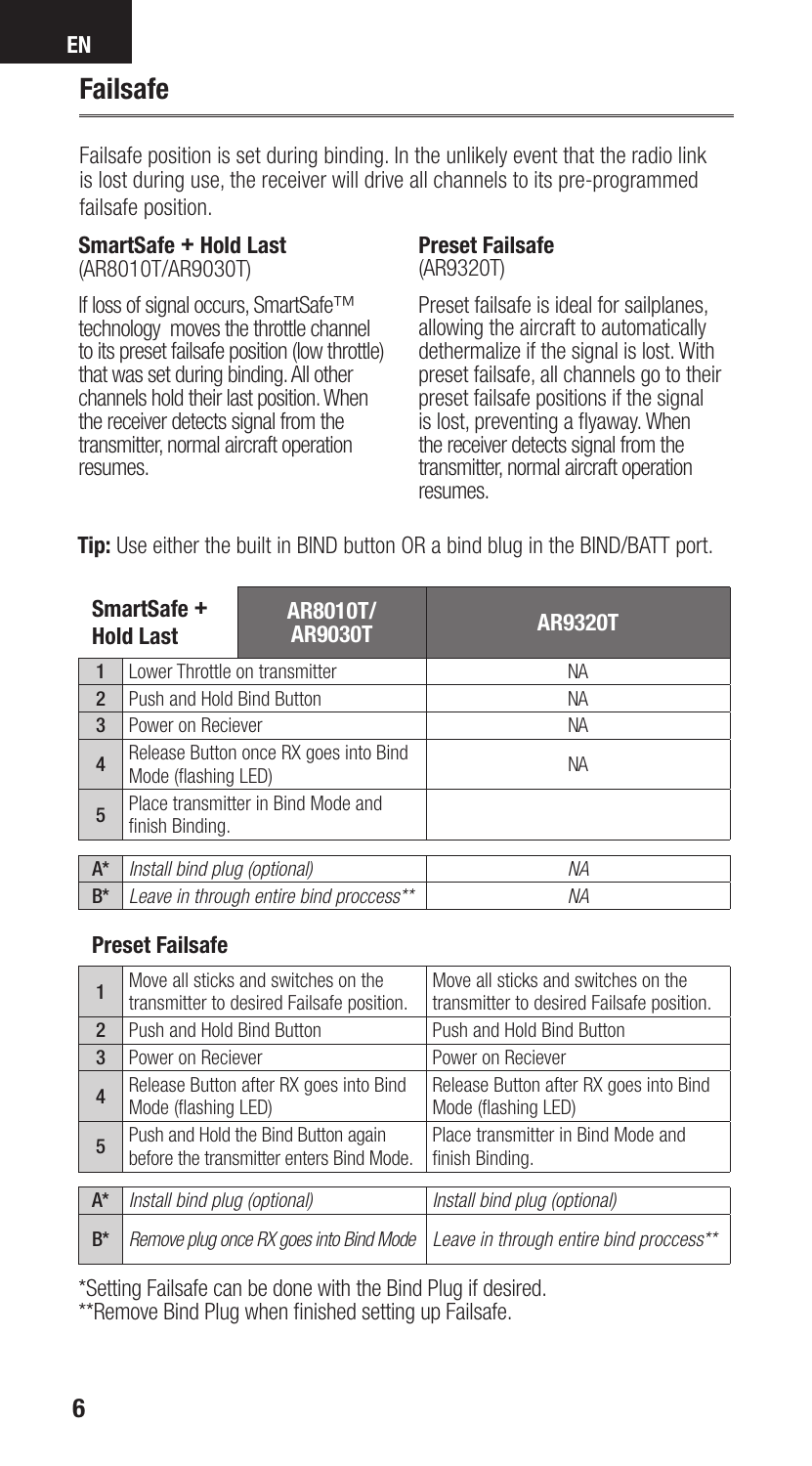#### Testing Failsafe

Secure the aircraft on the ground and remove the propellers. Test Failsafe by turning the transmitter off and noting how the receiver drives the control surfaces.

#### Receiver Power Only

- With SmartSafe or Preset Failsafe, when the receiver only is turned on (no transmitter signal is present), the throttle channel has no output, to avoid operating or arming the electronic speed control.
- All other channels have no output until the receiver has linked to the transmitter.

## Range Testing

Before each flying session and especially with a new model, it is important to perform a range check. All Spektrum aircraft transmitters incorporate a range testing system which, when activated, reduces the output power, allowing a range check.

- 1. With the model restrained on the ground, stand 30 paces (approx. 90 feet/28 meters) away from the model.
- 2. Face the model with the transmitter in your normal flying position and place your transmitter into range check mode.
- 3. You should have total control of the model with the button depressed at 30 paces (90 feet/28 meters).
- 4. If control issues exist, contact the appropriate product support department.

#### Advanced Range Testing

For sophisticated models that have significant conductive material in them, the Advanced range test using a flight log is recommended. The advanced range check will confirm that the internal and remote receivers are operating optimally and that the installation (position of the receivers) is optimized for the specific aircraft. This Advanced Range Check allows the RF performance of each receiver to be evaluated and to optimize the locations of the remote receiver.

**IMPORTANT:** If you don't have a telemetry-capable transmitter, you can connect a Flight Log to the Bind/Prog port on the receiver.

- 1. Standing 30 paces away from the model, face the model with the transmitter in your normal flying position.
- 2. Put your transmitter in range test mode. Range test mode reduces the power output from the transmitter.
- 3. Have someone position the model in various orientations (nose up, nose down, nose toward the transmitter, nose away from the transmitter, etc.).
- 4. Observe the telemetry on your transmitter. Note any orientations that cause higher fade or hold values. Perform this step for at least one minute.
- 5. Re-position any remote receivers as necessary.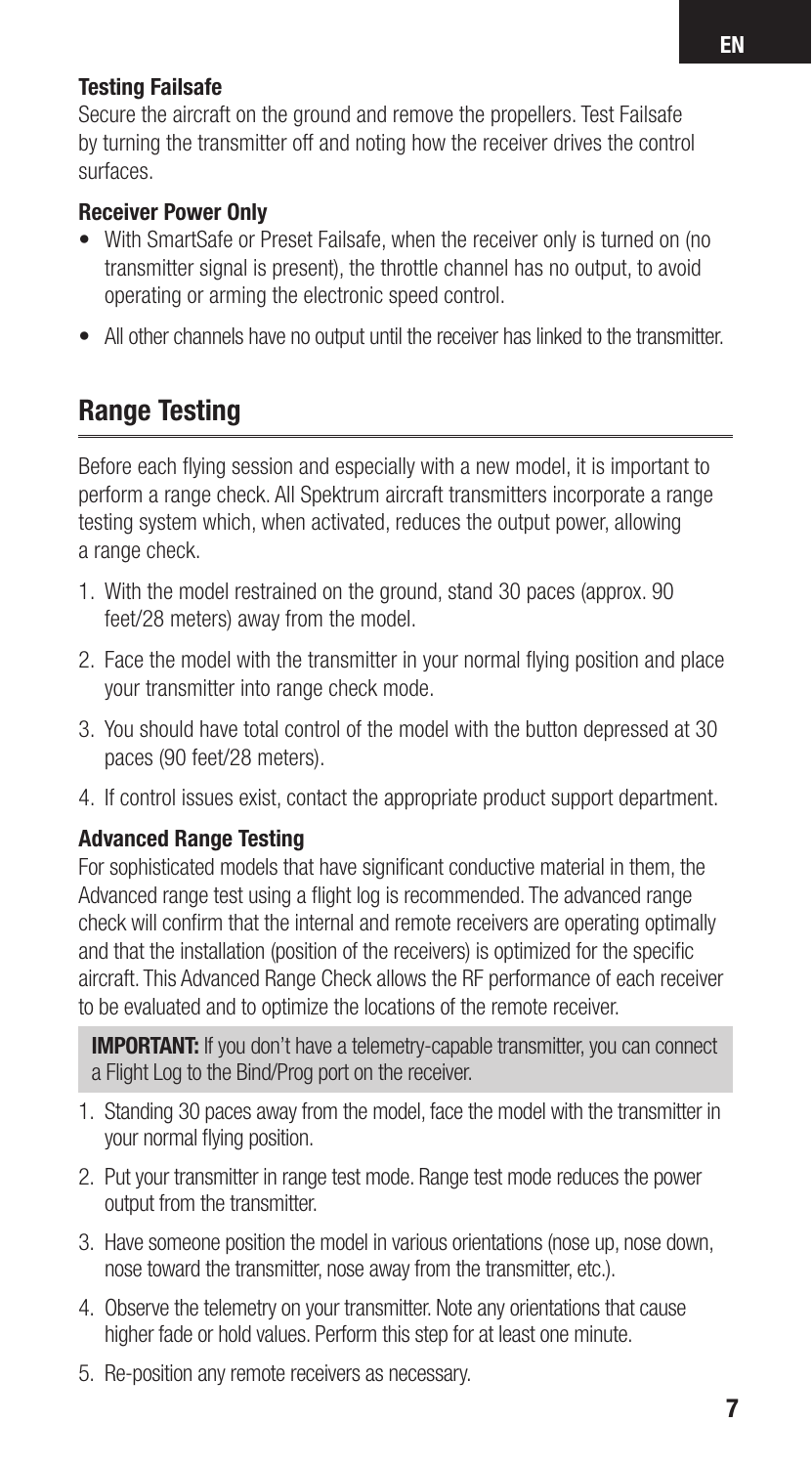# Receiver Power System Requirements

Inadequate power systems that are unable to provide the necessary minimum voltage to the receiver during flight have become the number one cause of in-flight failures. Some of the power system components that affect the ability to properly deliver adequate power include:

- Receiver battery pack (number of cells, capacity, cell type, state of charge)
- The ESC's capability to deliver current to the receiver in electric aircraft
- The switch harness, battery leads, servo leads, regulators etc.

The AR8010T/AR9030T/AR9320T have a minimum operational voltage of 3.5 volts; it is highly recommended the power system be tested per the guidelines below.

#### Recommended Power System Test Guidelines

If a questionable power system is being used (e.g. small or old battery, ESC that may not have a BEC that will support high-current draw, etc.), it is recommended that a voltmeter be used to perform the following tests.

The Hangar 9<sup>®</sup> Digital Servo & Rx Current Meter (HAN172) or the Spektrum Flight Log (SPM9540) is the perfect tool to perform the test below.

Plug the voltmeter into an open channel port in the receiver and with the system on, or simply monitor the voltage on a telemetry capable transmitter, load the control surfaces (apply pressure with your hand) while monitoring the voltage at the receiver. The voltage should remain above 4.8 volts even when all servos are heavily loaded.

#### How QuickConnect™ Techonlogy Works

- When the receiver voltage drops below 3.5 volts the system ceases to operate.
- When power is restored the receiver immediately attempts to reconnect.
- If the transmitter was left on, the system reconnects typically in about 4/100 of a second.

NOTICE: If a brownout occurs in flight it is vital that the cause of the brownout be determined and corrected.

#### Important: Y-Harnesses and Servo Extensions

When using a Y-harness or servo extensions in your installation, it's important to use standard non-amplified Y-harnesses and servo extensions as this can/ will cause the servos to operate erratically or not function at all. Amplified Y-harnesses were developed several years ago to boost the signal for some older PCM systems and should not be used with Spektrum equipment. Note that when converting an existing model to Spektrum be certain that all amplified Y-harnesses and/or servo extensions are replaced with conventional non-amplified versions.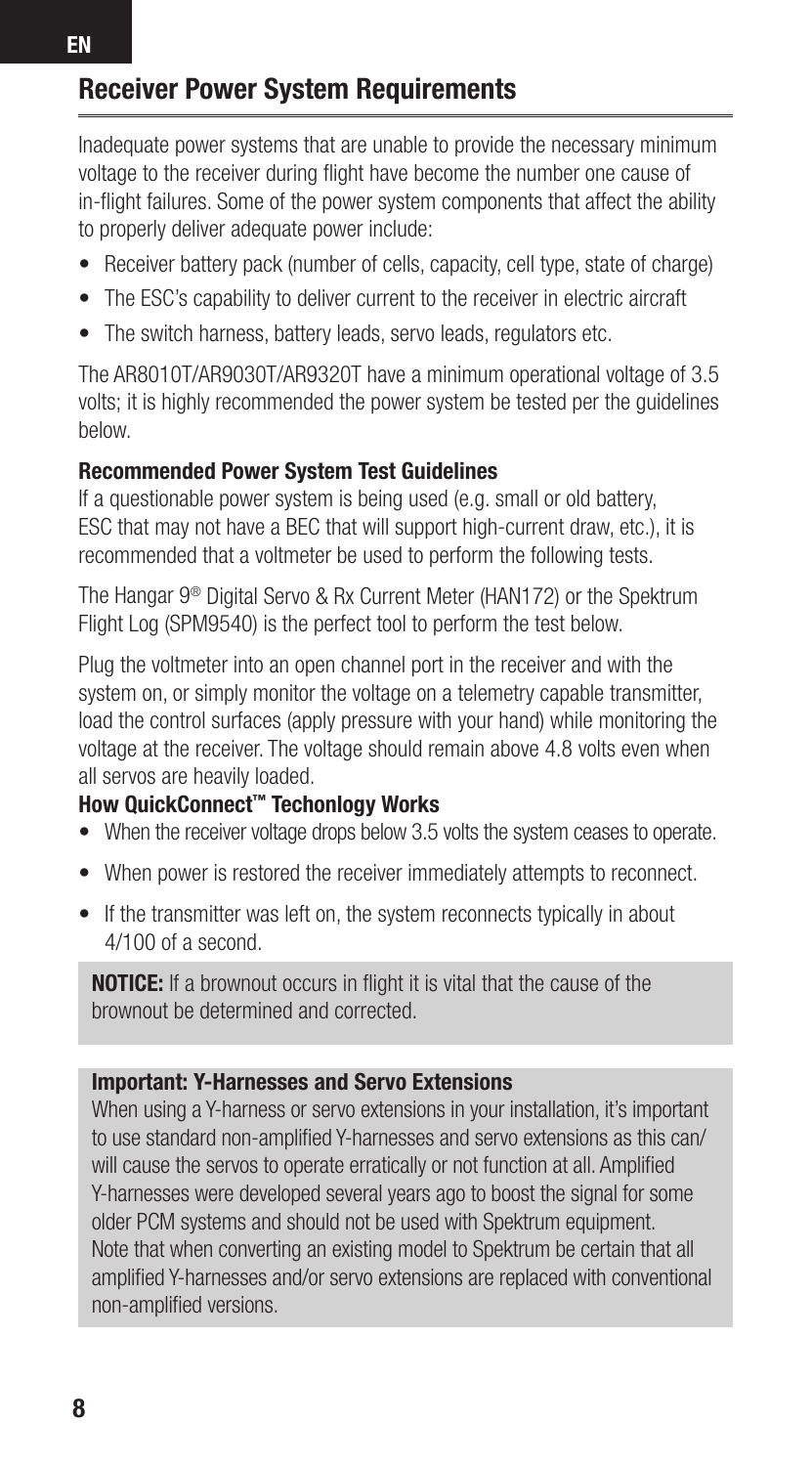## ModelMatch™ Technology

Some Spektrum and JR transmitters offer a patent pending feature called ModelMatch. ModelMatch technology prevents the possibility of operating a model using the wrong model memory, potentially preventing a crash. With ModelMatch, each model memory has its own unique code (GUID) and during the binding process the code is programmed into the receiver. Later, when the system is turned on, the receiver will only connect to the transmitter if the corresponding model memory is programmed on screen.

If at any time you turn on the system and it fails to connect, check to be sure the correct model memory is selected in the transmitter. Please note that the DX5e and Aircraft Modules do not have ModelMatch technology.

## Frequently Asked Questions on Spektrum 2.4GHz

#### 1. Q: After I've bound the receiver to my transmitter, which do I turn on first when I want to fly?

A: Either one. Every DSM 2.4GHz transmitter has a GUID (Globally Unique Identifier) code imbedded in its signal. When you bind a DSM receiver to your transmitter, this GUID code is stored in the receiver. If you turn the receiver on before the transmitter, you don't have to worry about it responding to another transmitter. The receiver will go into failsafe mode while it waits for a signal from the transmitter with the same GUID code it has stored. See the Receiver Power Only section for more information. If a DSM transmitter is turned on first you can expect it to connect within 6 seconds of powering on the receiver.

#### 2. Q: Sometimes the system takes longer to connect or doesn't connect at all. Why?

A: In order for a DSM system to connect, the receiver must receive a large number of uninterrupted signal packets from the transmitter. This process takes just a few seconds, but if the transmitter is too close to the receiver (within 4 feet) or near reflective material (metal objects, carbon fiber material, etc.) it may detect its own reflected 2.4GHz energy as "noise". This can delay or prevent connection. If this happens, make sure you are a sufficient distance from metal objects and the receiver itself before you power up and try again.

#### 3. Q: How important is Flight Log information?

A: All 2.4GHz signals, not just DSM, are affected by proximity to conductive materials such as carbon fiber or metal. If you are flying a model that uses a lot of conductive materials in its construction, Flight Log information can be helpful. The information collected when you fly can help determine the optimum location for your receiver(s) so you can minimize the effects of these materials on your signal performance.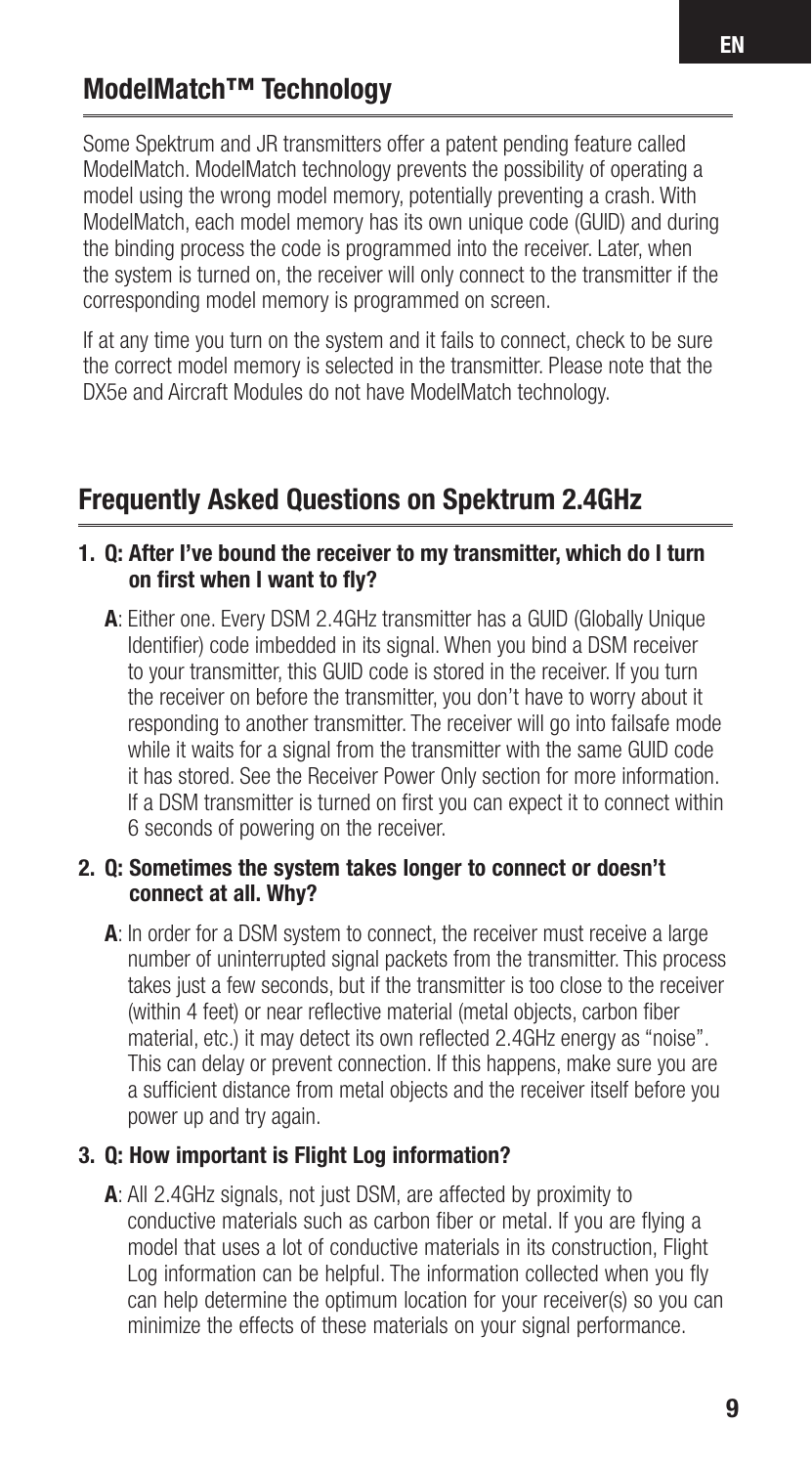# 1-Year Limited Warranty

What this Warranty Covers - Horizon Hobby, LLC, (Horizon) warrants to the original purchaser that the product purchased (the "Product") will be free from defects in materials and workmanship for a period of 1 year from the date of purchase.

#### What is Not Covered

This warranty is not transferable and does not cover (i) cosmetic damage, (ii) damage due to acts of God, accident, misuse, abuse, negligence, commercial use, or due to improper use, installation, operation or maintenance, (iii) modification of or to any part of the Product, (iv) attempted service by anyone other than a Horizon Hobby authorized service center, (v) Product not purchased from an authorized Horizon dealer, (vi) Product not compliant with applicable technical regulations, or (vii) use that violates any applicable laws, rules, or regulations.

OTHER THAN THE EXPRESS WARRANTY ABOVE, HORIZON MAKES NO OTHER WARRANTY OR REPRESENTATION, AND HEREBY DISCLAIMS ANY AND ALL IMPLIED WARRANTIES, INCLUDING, WITHOUT LIMITATION, THE IMPLIED WARRANTIES OF NON-INFRINGEMENT, MERCHANTABILITY AND FITNESS FOR A PARTICULAR PURPOSE. THE PURCHASER ACKNOWLEDGES THAT THEY ALONE HAVE DETERMINED THAT THE PRODUCT WILL SUITABLY MEET THE REQUIREMENTS OF THE PURCHASER'S INTENDED USE.

#### Purchaser's Remedy

Horizon's sole obligation and purchaser's sole and exclusive remedy shall be that Horizon will, at its option, either (i) service, or (ii) replace, any Product determined by Horizon to be defective. Horizon reserves the right to inspect any and all Product(s) involved in a warranty claim. Service or replacement decisions are at the sole discretion of Horizon. Proof of purchase is required for all warranty claims. SERVICE OR REPLACEMENT AS PROVIDED UNDER THIS WARRANTY IS THE PURCHASER'S SOLE AND EXCLUSIVE REMEDY.

#### Limitation of Liability

HORIZON SHALL NOT BE LIABLE FOR SPECIAL, INDIRECT, INCIDENTAL OR CONSEQUENTIAL DAMAGES, LOSS OF PROFITS OR PRODUCTION OR COMMERCIAL LOSS IN ANY WAY, REGARDLESS OF WHETHER SUCH CLAIM IS BASED IN CONTRACT, WARRANTY, TORT, NEGLIGENCE, STRICT LIABILITY OR ANY OTHER THEORY OF LIABILITY, EVEN IF HORIZON HAS BEEN ADVISED OF THE POSSIBILITY OF SUCH DAMAGES. Further, in no event shall the liability of Horizon exceed the individual price of the Product on which liability is asserted. As Horizon has no control over use, setup, final assembly, modification or misuse, no liability shall be assumed nor accepted for any resulting damage or injury. By the act of use, setup or assembly, the user accepts all resulting liability. If you as the purchaser or user are not prepared to accept the liability associated with the use of the Product, purchaser is advised to return the Product immediately in new and unused condition to the place of purchase.

#### Law

These terms are governed by Illinois law (without regard to conflict of law principals). This warranty gives you specific legal rights, and you may also have other rights which vary from state to state. Horizon reserves the right to change or modify this warranty at any time without notice.

#### WARRANTY SERVICES

#### Questions, Assistance, and Services

Your local hobby store and/or place of purchase cannot provide warranty support or service. Once assembly, setup or use of the Product has been started, you must contact your local distributor or Horizon directly. This will enable Horizon to better answer your questions and service you in the event that you may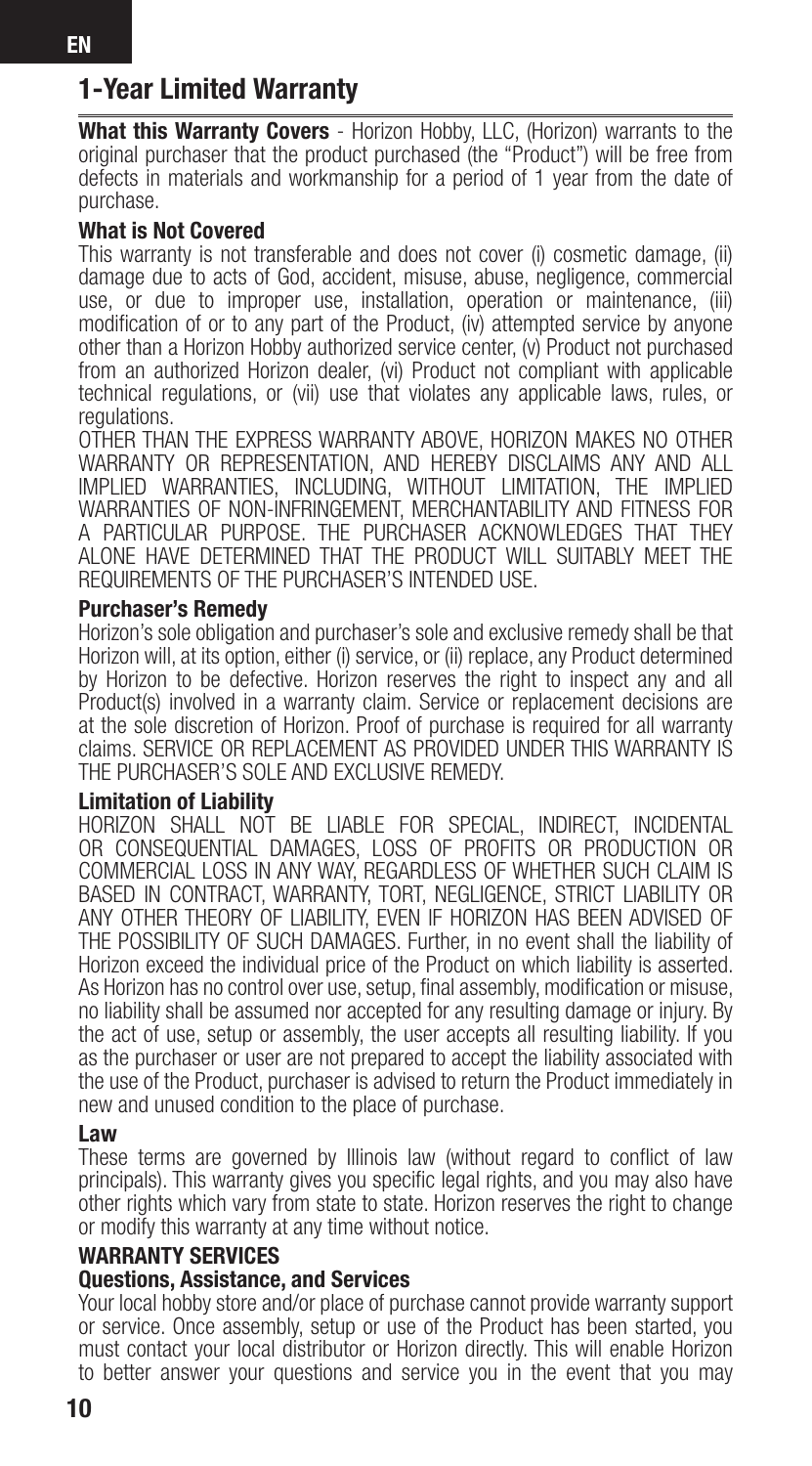need any assistance. For questions or assistance, please visit our website at www.horizonhobby.com, submit a Product Support Inquiry, or call the toll free telephone number referenced in the Warranty and Service Contact Information section to speak with a Product Support representative.

#### Inspection or Services

If this Product needs to be inspected or serviced and is compliant in the country you live and use the Product in, please use the Horizon Online Service Request submission process found on our website or call Horizon to obtain a Return Merchandise Authorization (RMA) number. Pack the Product securely using a shipping carton. Please note that original boxes may be included, but are not designed to withstand the rigors of shipping without additional protection. Ship via a carrier that provides tracking and insurance for lost or damaged parcels, as Horizon is not responsible for merchandise until it arrives and is accepted at our facility. An Online Service Request is available at http://www.horizonhobby. com/content/service-center\_render-service-center. If you do not have internet access, please contact Horizon Product Support to obtain a RMA number along with instructions for submitting your product for service. When calling Horizon, you will be asked to provide your complete name, street address, email address and phone number where you can be reached during business hours. When sending product into Horizon, please include your RMA number, a list of the included items, and a brief summary of the problem. A copy of your original sales receipt must be included for warranty consideration. Be sure your name, address, and RMA number are clearly written on the outside of the shipping carton.

#### NOTICE: Do not ship LiPo batteries to Horizon. If you have any issue with a LiPo battery, please contact the appropriate Horizon Product Support office.

#### Warranty Requirements

For Warranty consideration, you must include your original sales receipt verifying the proof-of-purchase date. Provided warranty conditions have been met, your Product will be serviced or replaced free of charge. Service or replacement decisions are at the sole discretion of Horizon.

#### Non-Warranty Service

Should your service not be covered by warranty, service will be completed and payment will be required without notification or estimate of the expense unless the expense exceeds 50% of the retail purchase cost. By submitting the item for service you are agreeing to payment of the service without notification. Service estimates are available upon request. You must include this request with your item submitted for service. Non-warranty service estimates will be billed a minimum of 1/2 hour of labor. In addition you will be billed for return freight. Horizon accepts money orders and cashier's checks, as well as Visa, MasterCard, American Express, and Discover cards. By submitting any item to Horizon for service, you are agreeing to Horizon's Terms and Conditions found on our website http://www.horizonhobby.com/content/service-center\_renderservice-center.

ATTENTION: Horizon service is limited to Product compliant in the country of use and ownership. If received, a non-compliant Product will not be serviced. Further, the sender will be responsible for arranging return shipment of the un-serviced Product, through a carrier of the sender's choice and at the sender's expense. Horizon will hold non-compliant Product for a period of 60 days from notification, after which it will be discarded.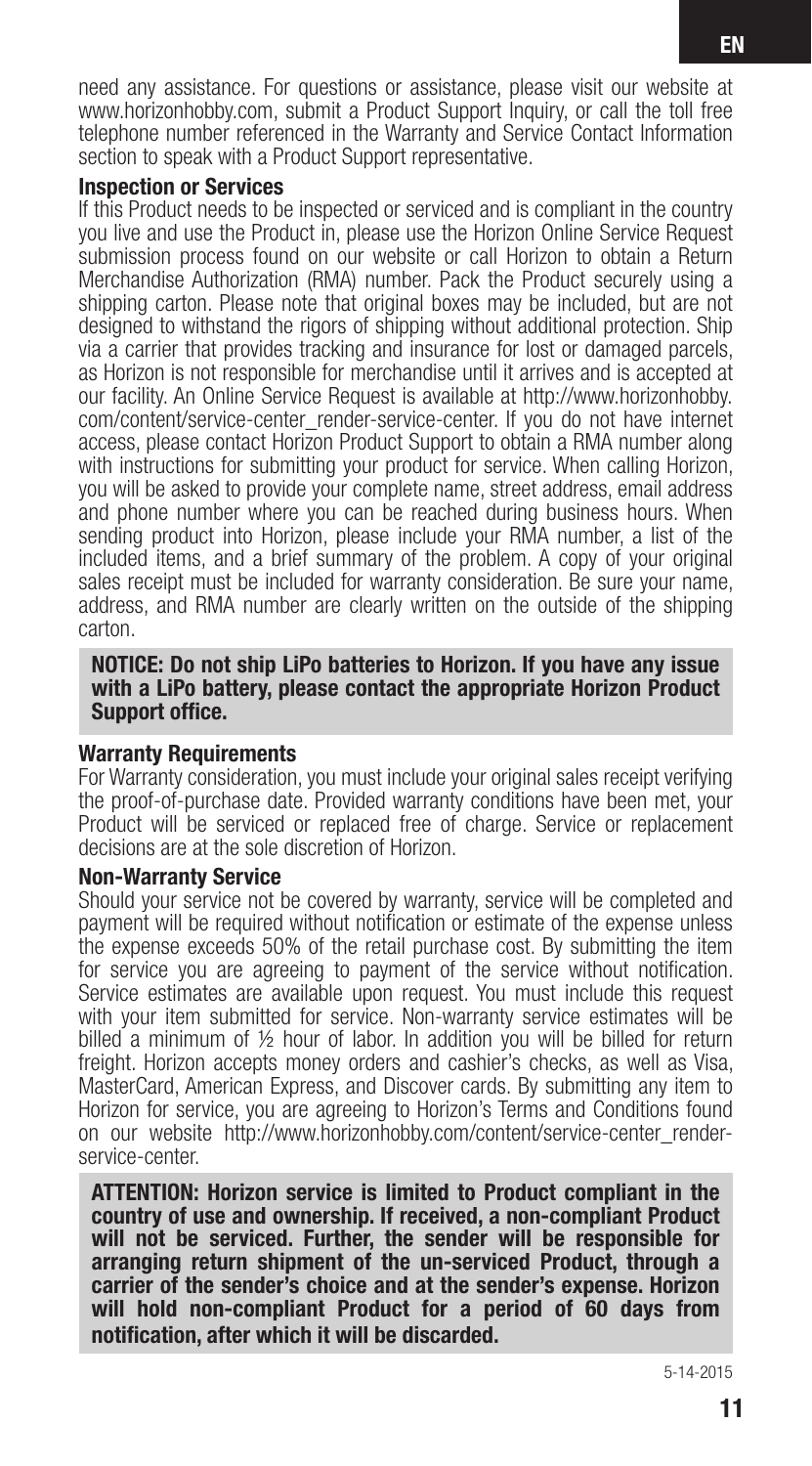## Warranty and Service Contact Information

| Country of<br>Purchase | Horizon Hobby                                                 | Contact Information                             | Address                                                                            |  |
|------------------------|---------------------------------------------------------------|-------------------------------------------------|------------------------------------------------------------------------------------|--|
| United States of       | Horizon Service<br>Center<br>(Repairs and Repair<br>Requests) | servicecenter.horizonhobby.<br>com/RequestForm/ | 4105 Fieldstone Rd                                                                 |  |
| America                | Horizon Product<br>Support                                    | productsupport@horizonhobby.<br>com.            | Champaign, Illinois,<br>61822 USA                                                  |  |
|                        | (Product Technical<br>Assistance)                             | 877-504-0233                                    |                                                                                    |  |
|                        | Sales                                                         | websales@horizonhobby.com<br>800-338-4639       |                                                                                    |  |
| United Kingdom         | Service/Parts/Sales:<br>Horizon Hobby<br>I imited             | sales@horizonhobby.co.uk                        | Units 1-4, Ployters Rd,<br>Staple Tye, Harlow<br>Essex, CM18 7NS<br>United Kingdom |  |
|                        |                                                               | +44 (0) 1279 641 097                            |                                                                                    |  |
|                        | Horizon Technischer<br>Service                                | service@horizonhobby.de                         | Christian-Junge-<br>-Straße 1                                                      |  |
| Germany                | Sales: Horizon Hobby<br>GmbH                                  | +49 (0) 4121 2655 100                           | 25337 Elmshorn,<br>Germany                                                         |  |
| France                 | Service/Parts/Sales:<br>Horizon Hobby SAS                     | infofrance@horizonhobby.com                     | 11 Rue Georges<br>Charpak<br>77127 Lieusaint, France                               |  |
|                        |                                                               | $+33(0)$ 1 60 18 34 90                          |                                                                                    |  |

#### FCC Information

This equipment has been tested and found to comply with the limits for a Class B digital device, pursuant to part 15 of the FCC Rules. These limits are designed to provide reasonable protection against harmful interference in a residential installation. This equipment generates, uses and can radiate radio frequency energy and, if not installed and used in accordance with the instructions, may cause harmful interference to radio communications.

However, there is no guarantee that interference will not occur in a particular installation. If this equipment does cause harmful interference to radio or television reception, which can be determined by turning the equipment off and on, the user is encouraged to try to correct the interference by one or more of the following measures<sup>:</sup>

Reorient or relocate the receiving antenna.

Increase the separation between the equipment and receiver.

Connect the equipment to an outlet on a circuit different from that to which the receiver is connected.

This device complies with part 15 of the FCC rules. Operation is subject to the following two conditions: (1) This device may not cause harmful interference, and (2) this device must accept any interference received, including interference that may cause undesired operation.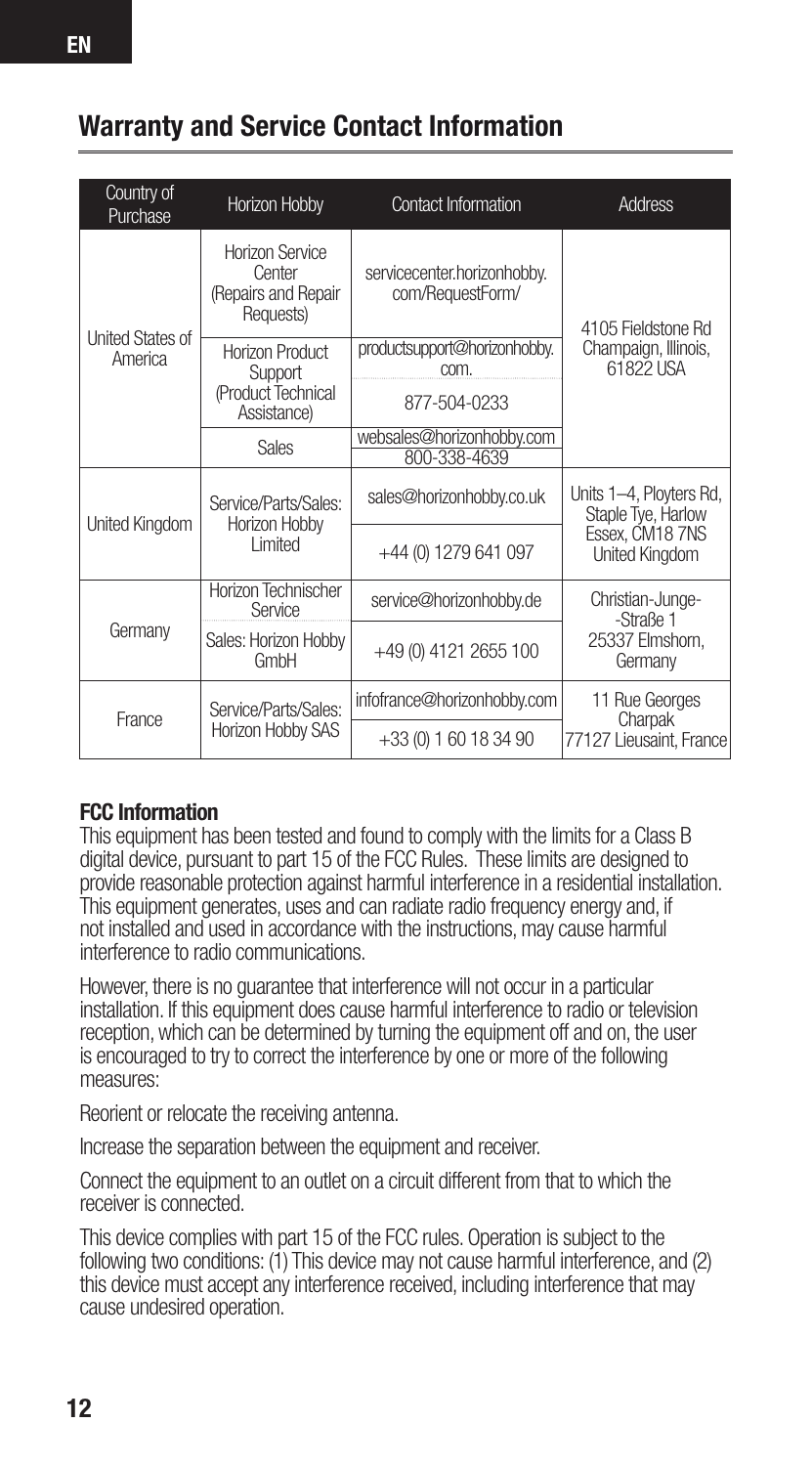**NOTICE:** Modifications to this product will void the user's authority to operate this equipment.

This product contains a radio transmitter with wireless technology which has been tested and found to be compliant with the applicable regulations governing a radio transmitter in the 2.400GHz to 2.4835GHz frequency range.

#### IC Information

This device complies with Industry Canada license-exempt RSS standard(s). Operation is subject to the following two conditions: (1) this device may not cause interference, and (2) this device must accept any interference, Including interference that may cause undesired operation of the device.

## Compliance Information for the European Union

Horizon Hobby, LLC hereby declares that this product is in compliance with the essential requirements and other relevant provisions of the RED Directive.

A copy of the EU Declaration of Conformity is available online at: http://www.horizonhobby.com/content/support-render-compliance.



#### Instructions for Disposal of WEEE by Users in the European Union

This product must not be disposed of with other waste. Instead, it is the user's responsibility to dispose of their waste equipment by handing it over to a designated collection point for the recycling of waste electrical and electronic equipment. The separate collection and recycling of your waste equipment at the time of disposal will help to conserve natural resources and ensure that it is recycled in a manner that protects human health and the environment. For more information about where you can drop off your waste equipment for recycling, please contact your local city office, your household waste disposal service or where you purchased the product.